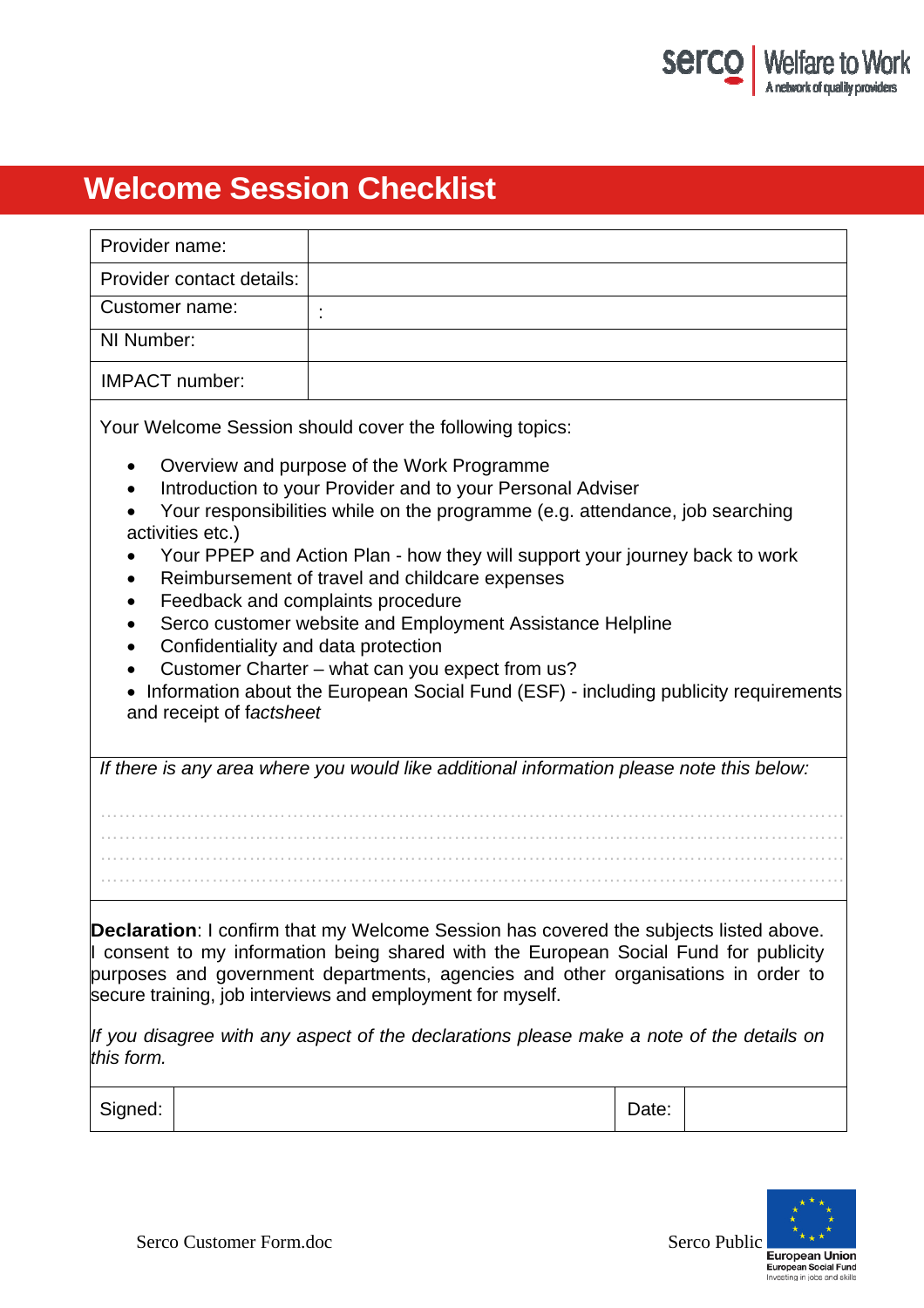

## **Employment Programmes – consent to share information**

[Name of Provider] is working with Jobcentre Plus customers on behalf of the Department for Work and Pensions (DWP) to help these customers to increase their skills to help them find and keep work. [Provider] may claim a payment from DWP for every Jobcentre Plus customer who finds work while or after participating in a programme.

To claim a payment from DWP **[Provider**] may need to confirm details of your employment

To validate these claims DWP may need to confirm details of your employment. Where appropriate, this may involve confirming details with each of your employers.

To achieve this, **[Provider]**, DWP and your future employers need your consent to share information about you as follows:

**Stage 1: [Provider]** will give your name and national insurance number to your future employer.

**Stage 2:** Your employers will use your name and national insurance number to identify you, so that they can confirm to **[Provider]** some or all of the following information:

- The date you began each period of your employment
- Whether your employment is continuing
- If not continuing, the date each period of your employment ended
- whether you were employed during a specific period
- the number of hours you worked each week
- the amount of your earnings each week
- your employee number or other unique identifier

**Stage 3:** To validate payment claims from **[Provider]**, DWP may contact your employer using your name and national insurance number to ask for the information listed at stage 2. It will use this information to:

- Check if the information given to it by the **[Provider]** is correct
- Evaluate the programme

DWP will store your information securely for audit purposes.

If you do not give consent, this will not affect your entitlement to participate in the programme, or any job offer or employment obtained. You can write to **[Provider]** at any time to withdraw your consent and this will not affect your placement on the programme or any employment or offer of employment made.

**Customer Name ………………………………………………………………………(Please print name in full)** 

# *I give consent for [Provider], my future employer and DWP to share information as described in stages 1 to 3 above.*

#### *I confirm that:*

I have read the information above and understand why this information sharing is needed and how this Information will be used.